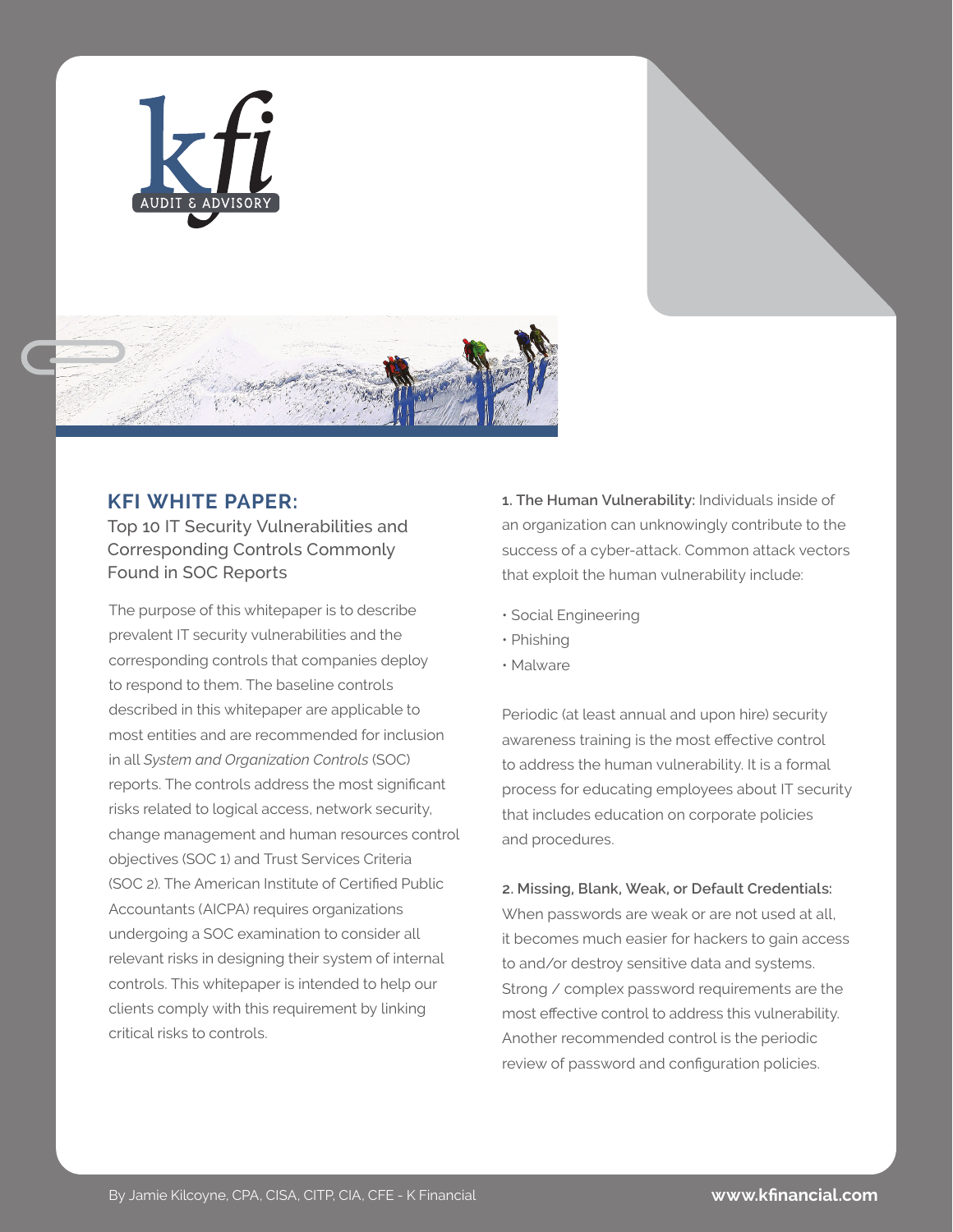

**3. Password Re-Use:** Occurs when an individual has one password that they use for more than one application, database or system. When a hacker breaches a system using a password, the potential for serious damage dramatically increases if that same password can be used to access multiple other applications, databases or systems.

The most effective controls to address this vulnerability are password policies and training designed to encourage employees to use effective and secure password practices.

**4. Insecure Firewall Configuration:** Firewalls can be effective tools for preventing outside access to an organization's network, systems and data. But if they are not configured properly, firewalls lose their value and networks, systems and data become easier to hack. An insecure firewall configuration may include the use of services, protocols and ports without business justification.

The most effective controls to address this vulnerability are firewall configuration policies and periodic reviews of firewall rules. Additionally, change management should be followed for all firewall rule changes.

**5. Improper Privileged Account Management:**  This includes practices such as too many privileged accounts or shared privileged credentials.

The most effective controls to address this vulnerability are formal access request and authorization policies, user de-provisioning policies and periodic access reviews.

**6. Broadcast Protocols:** "Broadcasting" refers to transmitting a packet that will be received by every device on the network. Broadcasting may be abused to perform a type of DoS-attack known as a Smurf attack. The attacker sends fake ping requests with the source IP-address of the victim computer. The victim computer is then flooded by the replies from all computers in the domain.

The most effective controls to address this vulnerability are network configuration standards and security policies that include provisions for disabling broadcasting, when appropriate.

**7. Unpatched Systems and Software:** A patch is a piece of software designed to update, fix, or improve a computer program or its supporting data. This includes fixing security vulnerabilities and other bugs along with improving usability or performance. If computers are not patched, they become vulnerable to security threats that exploit weaknesses in software and operating systems.

The most effective controls to address this vulnerability are a patching policy and periodic penetration testing and vulnerability scanning.